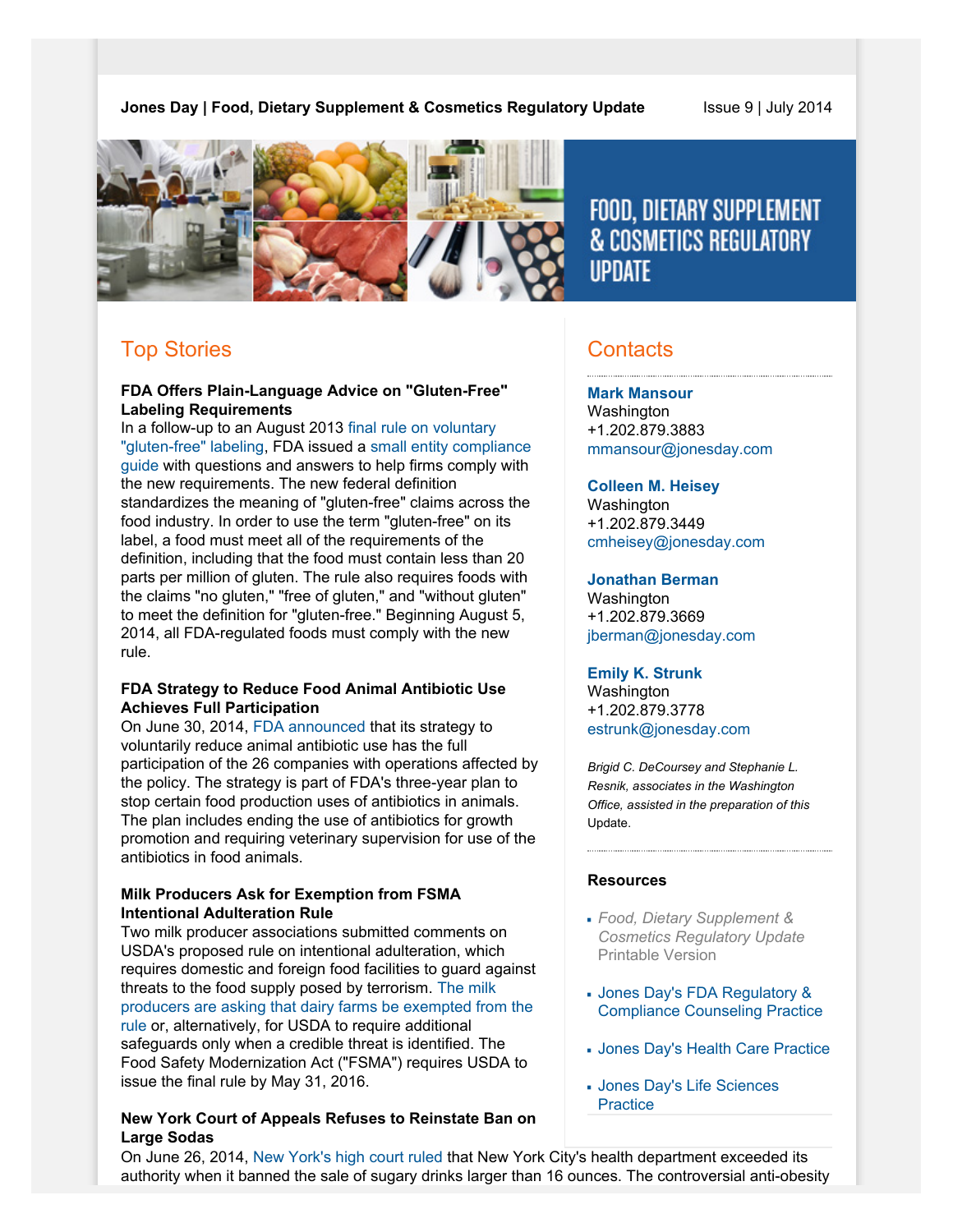measure had strong support from former Mayor Bloomberg but was [reviled by many restaurants,](http://thehill.com/policy/healthcare/210667-new-york-high-court-rejects-large-soda-ban) [theaters, and the beverage industry.](http://thehill.com/policy/healthcare/210667-new-york-high-court-rejects-large-soda-ban)

## **Juice Trade Group Petitions FDA to Establish Minimum Strength for Coconut Water**

In a [Citizen Petition](http://www.regulations.gov/#!documentDetail;D=FDA-2014-P-0935-0001) dated July 2, 2014, a trade group representing juice product manufacturers asked FDA to establish a minimum Brix level of 3.9 for coconut water, a fruit juice under FDA regulations. Currently, FDA and USDA have no regulations or guidelines pertaining to coconut water, but the Codex Alimentarius Commission has established a minimum Brix level of 5.0. The trade group submitted data based on juice from coconuts grown in the top-producing regions as evidence for their proposed standard.

### **Other News**

[USDA Deputy Secretary Travels to China for High-Level Strategic and Economic Dialogue](http://content.govdelivery.com/accounts/USDAOC/bulletins/c1e0ec)

[Congresswomen De Lauro and Slaughter Introduce Food Pathogen Bill](http://www.foodsafetynews.com/2014/06/congresswomen-propose-solution-to-adulterant-issue/#.U7nId_nD_WI)

[California Repeals Glove Rule for Food Handlers](http://www.latimes.com/food/dailydish/la-dd-california-jerry-brown-repeal-food-safety-law-gloves-20140630-story.html)

[CDC Says Antibiotic Resistance in Foodborne Germs is Ongoing Threat](http://www.cdc.gov/media/releases/2014/p0701-antibiotic-resistance.html)

# Regulatory Updates

#### **FDA Issues Four Nanotechnology Guidance Documents**

On June 27, 2014, FDA announced the availability of four guidance documents—three final and one draft—relating to nanotechnology:

The [first guidance](http://www.gpo.gov/fdsys/pkg/FR-2014-06-27/pdf/2014-15031.pdf), [Guidance for Industry: Assessing the Effects of Significant Manufacturing Process](http://www.fda.gov/downloads/Cosmetics/GuidanceRegulation/GuidanceDocuments/UCM300927.pdf) [Changes, Including Emerging Technologies, on the Safety and Regulatory Status of Food Ingredients](http://www.fda.gov/downloads/Cosmetics/GuidanceRegulation/GuidanceDocuments/UCM300927.pdf) [and Food Contact Substances, Including Food Ingredients that are Color Additives](http://www.fda.gov/downloads/Cosmetics/GuidanceRegulation/GuidanceDocuments/UCM300927.pdf), outlines the factors industry should consider when determining whether changes in manufacturing processes of a marketed food affect the identity, safety, or regulatory status of the food substance. Such changes include the intentional reduction in particle size to the nanoscale.

read more below

### **FDA Issues Guidance for Gluten-Free Labeling of Foods**

In the June 26, 2014 *[Federal Register](http://www.gpo.gov/fdsys/pkg/FR-2014-06-26/pdf/2014-14929.pdf)*, FDA announced the availability of [Gluten-Free Labeling of](http://www.fda.gov/downloads/Food/GuidanceRegulation/GuidanceDocumentsRegulatoryInformation/UCM402559.pdf) [Foods—Small Entity Compliance Guide](http://www.fda.gov/downloads/Food/GuidanceRegulation/GuidanceDocumentsRegulatoryInformation/UCM402559.pdf), a plain-language restatement of the final rule published in the August 5, 2013 *[Federal Register](http://www.gpo.gov/fdsys/pkg/FR-2013-08-05/pdf/2013-18813.pdf)*, and *effective on August 5, 2014*.

**USDA Reopens Comment Period for Amendments to Inspection & Quarantine User Fees** In the July 1, 2014 *[Federal Register](http://www.gpo.gov/fdsys/pkg/FR-2014-07-01/pdf/2014-15480.pdf)*, USDA announced it was reopening the comment period for its proposed rule amending the user fee regulations to add new fee categories and adjust current fees charged for certain agricultural quarantine and inspection services. *Comments due July 24, 2014*.

#### **USDA Issues Final Aflatoxin Testing Rule for Pistachios**

In the July 3, 2014 *[Federal Register](http://www.gpo.gov/fdsys/pkg/FR-2014-07-03/pdf/2014-15596.pdf)*, USDA's Agricultural Marketing Service issued a final rule revising the aflatoxin sampling regulations currently prescribed under the California, Arizona, and New Mexico pistachio marketing order to allow for mechanical samplers. *Effective August 4, 2014*.

### **USDA Issues Final Rule on Spearmint Oil**

In the July 3, 2014 *[Federal Register](http://www.gpo.gov/fdsys/pkg/FR-2014-07-03/pdf/2014-15598.pdf)*, USDA's Agricultural Marketing Service issued a final rule revising the procedure currently prescribed for issuing additional allotments for spearmint oil to new and existing producers under the Far West spearmint oil marketing order, reducing the number of new producers issued allotments each year. *Effective July 7, 2014*.

### **USDA Finalizes Interim Rule on Oranges and Grapefruit Grown in Lower Rio Grande**

In the July 3, 2014 *[Federal Register](http://www.gpo.gov/fdsys/pkg/FR-2014-07-03/pdf/2014-15594.pdf)*, USDA's Agricultural Marketing Service ("AMS") adopted as final, without change, an interim rule relaxing the minimum size and grade requirements for grapefruit. AMS relaxed the size and grade requirements in response to market demand for grapefruits. *Effective July 7, 2014*.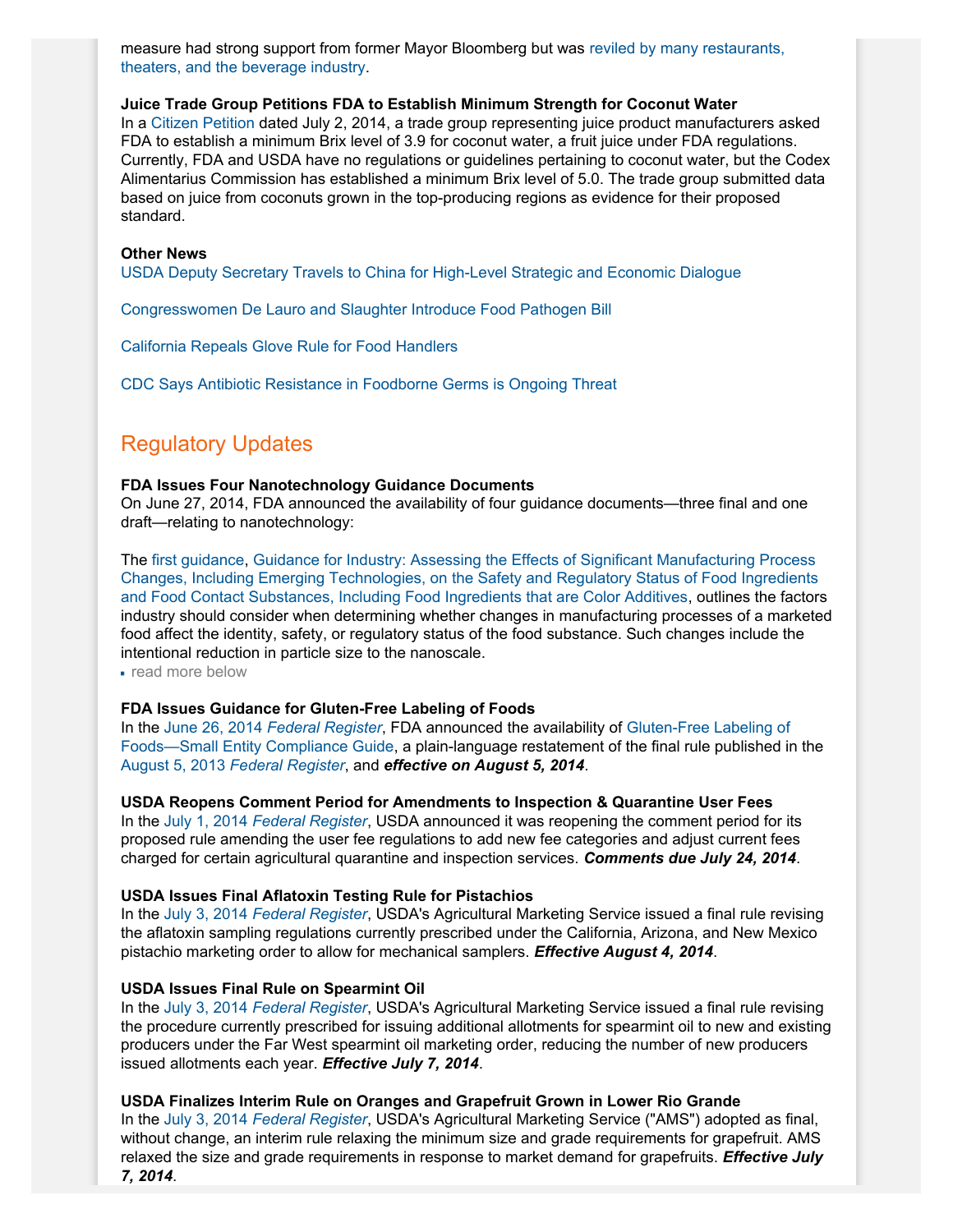## **CVM Amends Animal Drug Rules to Reflect Withdrawal and Approvals**

In the July 2, 2014 *Federal Register*, FDA's Center for Veterinary Medicine ("CVM") issued several notices related to approval actions and a withdrawal. First, [FDA announced](http://www.gpo.gov/fdsys/pkg/FR-2014-07-02/pdf/2014-15273.pdf) that at the sponsor's request, the Agency had withdrawn certain parts of a new animal drug application approval with respect to the procaine penicillin component for growth promotion indications in swine and [amended the animal](http://www.gpo.gov/fdsys/pkg/FR-2014-07-02/pdf/2014-15274.pdf) [drug regulations](http://www.gpo.gov/fdsys/pkg/FR-2014-07-02/pdf/2014-15274.pdf) to reflect the withdrawal. Also on [July 2, 2014,](http://www.gpo.gov/fdsys/pkg/FR-2014-07-02/pdf/2014-15276.pdf) FDA published technical amendments to the animal drug regulations to reflect approval actions for new animal drug applications and abbreviated new animal drug applications during April and May 2014 and removed an obsolete drug from the regulations.

## **FDA INFORMATION COLLECTION ACTIVITIES**

## **FDA Announces the Opportunity to Comment on the Following Proposed Information Collections**

[Exports: Notification and Recordkeeping Requirements](http://www.gpo.gov/fdsys/pkg/FR-2014-07-03/pdf/2014-15647.pdf) (*comments due September 2, 2014*)

**FDA Announces the Following Information Collections Have Been Submitted to OMB** [Cosmetic Labeling Regulations](http://www.gpo.gov/fdsys/pkg/FR-2014-06-25/pdf/2014-14768.pdf) (*comments due to OMB July 25, 2014*)

[Recordkeeping and Records Access Requirements for Food Facilities](http://www.gpo.gov/fdsys/pkg/FR-2014-06-26/pdf/2014-14977.pdf) (*comments due to OMB July 28, 2014*)

[Antiparasitic Resistance Survey](http://www.gpo.gov/fdsys/pkg/FR-2014-07-03/pdf/2014-15648.pdf) (*comments due to OMB August 4, 2014*)

**FDA Announces that OMB Has Approved Information Collections for the Following** [Food Labeling Regulations](http://www.gpo.gov/fdsys/pkg/FR-2014-06-27/pdf/2014-15036.pdf)

[Prior Notice of Imported Food Under the Public Health Security and Bioterrorism Preparedness and](http://www.gpo.gov/fdsys/pkg/FR-2014-06-27/pdf/2014-15036.pdf) [Response Act of 2002](http://www.gpo.gov/fdsys/pkg/FR-2014-06-27/pdf/2014-15036.pdf)

[Importer's Entry Notice](http://www.gpo.gov/fdsys/pkg/FR-2014-06-26/pdf/2014-14925.pdf)

## **USDA INFORMATION COLLECTION ACTIVITIES**

# **USDA Announces the Opportunity to Comment on the Following Proposed Information Collections** [Importation of Used Farm Equipment from Regions Affected with Foot-and-Mouth Disease](http://www.gpo.gov/fdsys/pkg/FR-2014-07-02/pdf/2014-15494.pdf) (*comments*

*due September 2, 2014*)

[National Poultry Improvement Plan](http://www.gpo.gov/fdsys/pkg/FR-2014-07-07/pdf/2014-15751.pdf) (*comments due September 5, 2014*)

**USDA Announces the Following Information Collections Have Been Submitted to OMB** [Emergency Conservation Program and Biomass Crop Assistance Program](http://www.gpo.gov/fdsys/pkg/FR-2014-06-27/pdf/2014-15046.pdf) (*comments due to OMB July 28, 2014*)

[Child Nutrition Database](http://www.gpo.gov/fdsys/pkg/FR-2014-06-27/pdf/2014-15050.pdf) (*comments due to OMB July 28, 2014*)

[Worksheet for SCIMS Record Change](http://www.gpo.gov/fdsys/pkg/FR-2014-07-01/pdf/2014-15341.pdf) (*comments due to OMB July 31, 2014*)

[USDA Race, Ethnicity, and Gender Data](http://www.gpo.gov/fdsys/pkg/FR-2014-07-01/pdf/2014-15343.pdf) (*comments due to OMB July 31, 2014*)

[USDA Web Based Supply Chain Management System](http://www.gpo.gov/fdsys/pkg/FR-2014-07-01/pdf/2014-15342.pdf) (*comments due to OMB July 31, 2014*)

[Importation of Hass Avocado from Michoacán Mexico](http://www.gpo.gov/fdsys/pkg/FR-2014-07-01/pdf/2014-15340.pdf) (*comments due to OMB July 31, 2014*)

[South American Cactus Moth Quarantine](http://www.gpo.gov/fdsys/pkg/FR-2014-07-01/pdf/2014-15340.pdf) (*comments due to OMB July 31, 2014*)

[Notice of Intent to Grant Exclusive License for Primocaine Management Method and Apparatus](http://www.gpo.gov/fdsys/pkg/FR-2014-07-01/pdf/2014-15344.pdf) (*comments due to OMB July 31, 2014*)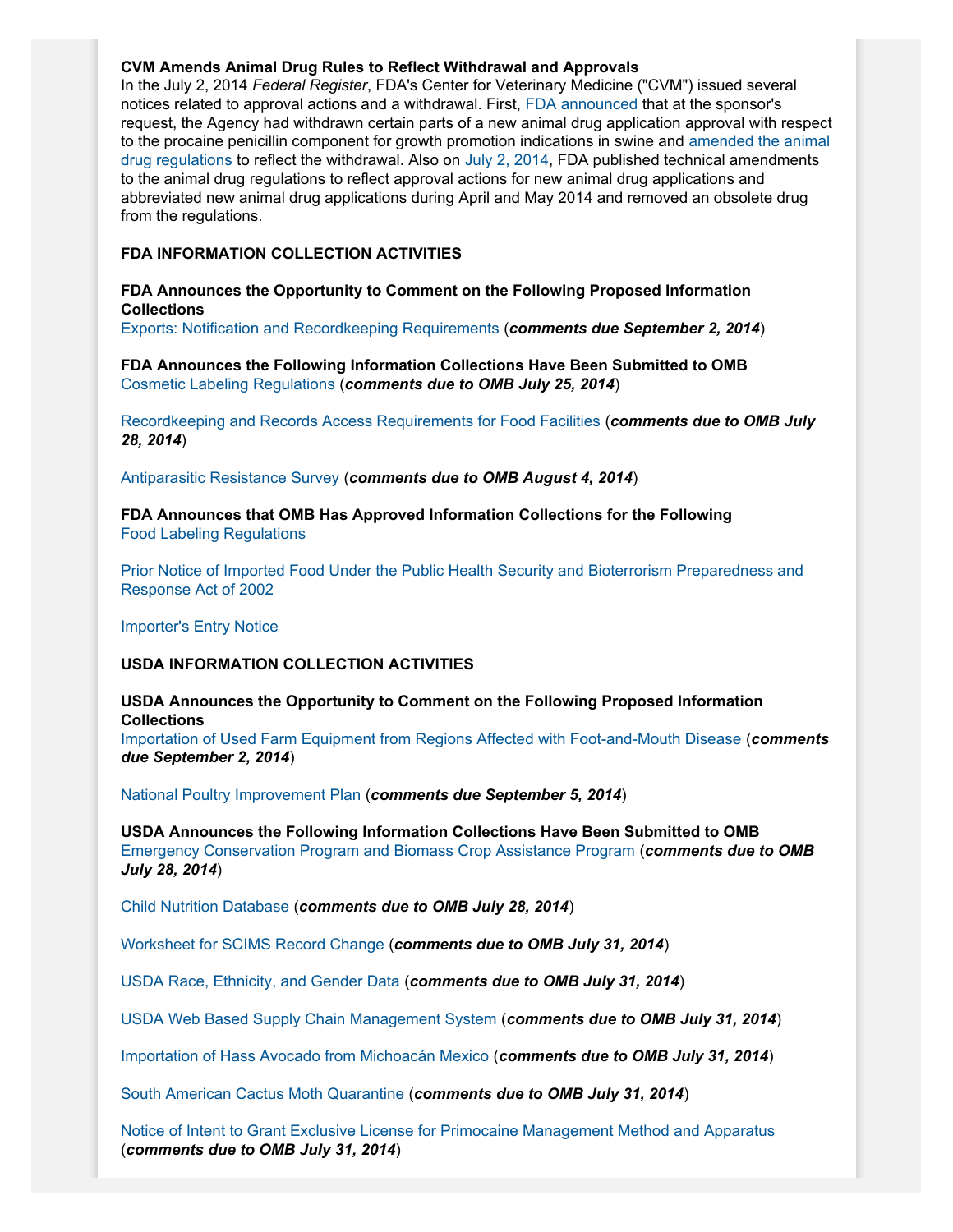**USDA Announces that OMB Has Approved Information Collections for the Following** [National School Lunch Program:](http://www.gpo.gov/fdsys/pkg/FR-2014-06-27/pdf/2014-15092.pdf) Independent Review of Applications Required by the Healthy, Hunger-Free Kids Act of 2010.

# Upcoming Meetings, Workshops, and Conferences

[General Conference Committee of the National Poultry Improvement Plan \("NPIP"\) and the NPIP's](http://www.gpo.gov/fdsys/pkg/FR-2014-04-08/pdf/2014-07847.pdf) [42nd Biennial Conference,](http://www.gpo.gov/fdsys/pkg/FR-2014-04-08/pdf/2014-07847.pdf) **July 10–12, 2014**, in Charlotte, NC.

[National Advisory Council on Maternal, Infant, and Fetal Nutrition,](http://www.gpo.gov/fdsys/pkg/FR-2014-06-09/pdf/2014-13285.pdf) **July 15–17, 2014**, in Arlington, VA.

[2015 Dietary Guidelines Advisory Committee,](http://www.gpo.gov/fdsys/pkg/FR-2014-05-23/pdf/2014-12010.pdf) **July 17–18, 2014**, via webcast.

[International Association for Food Protection](http://www.foodprotection.org/annualmeeting/) Annual Meeting, **August 3–6, 2014**, in Indianapolis, IN.

# Enforcement Updates

### **Recent Product Recalls**

Recent FDA recalls involved ingredient and processing issues as well as potential bacterial contamination. Some lots of ice cream were recalled due to mismatched packaging that did not identify the presence of peanuts. Chia and flaxseed were recalled for potential *Salmonella* contamination, and a variety of sauces made by one firm were recalled for improper processing that may have allowed the growth of *Clostridium botulinum* in the products. One cheese product was recalled for levels of preservative that might result in premature spoilage. A dietary supplement firm also withdrew its products from the market because they may contain an undeclared pharmaceutical drug. Birdfeed was also recalled for excessive sodium.

Only four USDA recalls were issued since the last *Update*. Two meat producers recalled products for possible foreign matter contamination. Another producer recalled its chicken products due to possible *Salmonella* contamination. Most recently, a chicken product manufacturer recalled its products because it did not utilize a fully implemented "ready-to-eat" HACCP plan.

For a complete list of product recalls, click [here](http://www.fda.gov/safety/recalls/) for FDA-regulated products, and [here](http://www.fsis.usda.gov/wps/portal/fsis/topics/recalls-and-public-health-alerts/current-recalls-and-alerts) for USDAregulated products.

### **Recent Warning Letters**

FDA continues to post warning letters to dairy operators notifying them that tissue samples of animals sold for food tested positive for unapproved drug residues. Two such letters were posted in the last two weeks. Dietary supplements were another focus of recently posted warning letters. One dietary supplement manufacturing and juice processing facility was warned for a variety of CGMP violations relating to a lack of written procedures and recordkeeping. A dietary supplement distributor received a warning letter for similar CGMP violations as well as misbranding and promoting unapproved new drugs.

Click [here](http://www.fda.gov/iceci/enforcementactions/WarningLetters/default.htm) for FDA's Warning Letters Home page (scroll down for listing of recently posted Warning Letters).

**Jones Day is a legal institution with more than 2,400 lawyers on five continents. We are One Firm Worldwide. [www.jonesday.com](http://www.jonesday.com)**

Jones Day publications should not be construed as legal advice on any specific facts or circumstances. The contents are intended for general information purposes only and may not be quoted or referred to in any other publication or proceeding without the prior written consent of the Firm, to be given or withheld at our discretion. The electronic mailing/distribution of this publication is not intended to create, and receipt of it does not constitute, an attorney-client relationship. The views set forth herein are the personal views of the author and do not necessarily reflect those of the Firm.

© 2014 Jones Day. All rights reserved. 51 Louisiana Avenue, N.W. Washington, D.C. 20001-2113

[Forward to a colleague.](http://thewritestuff.jonesday.com/cff/4212980aceb1968592550b55178b671d05e4a7f9/)